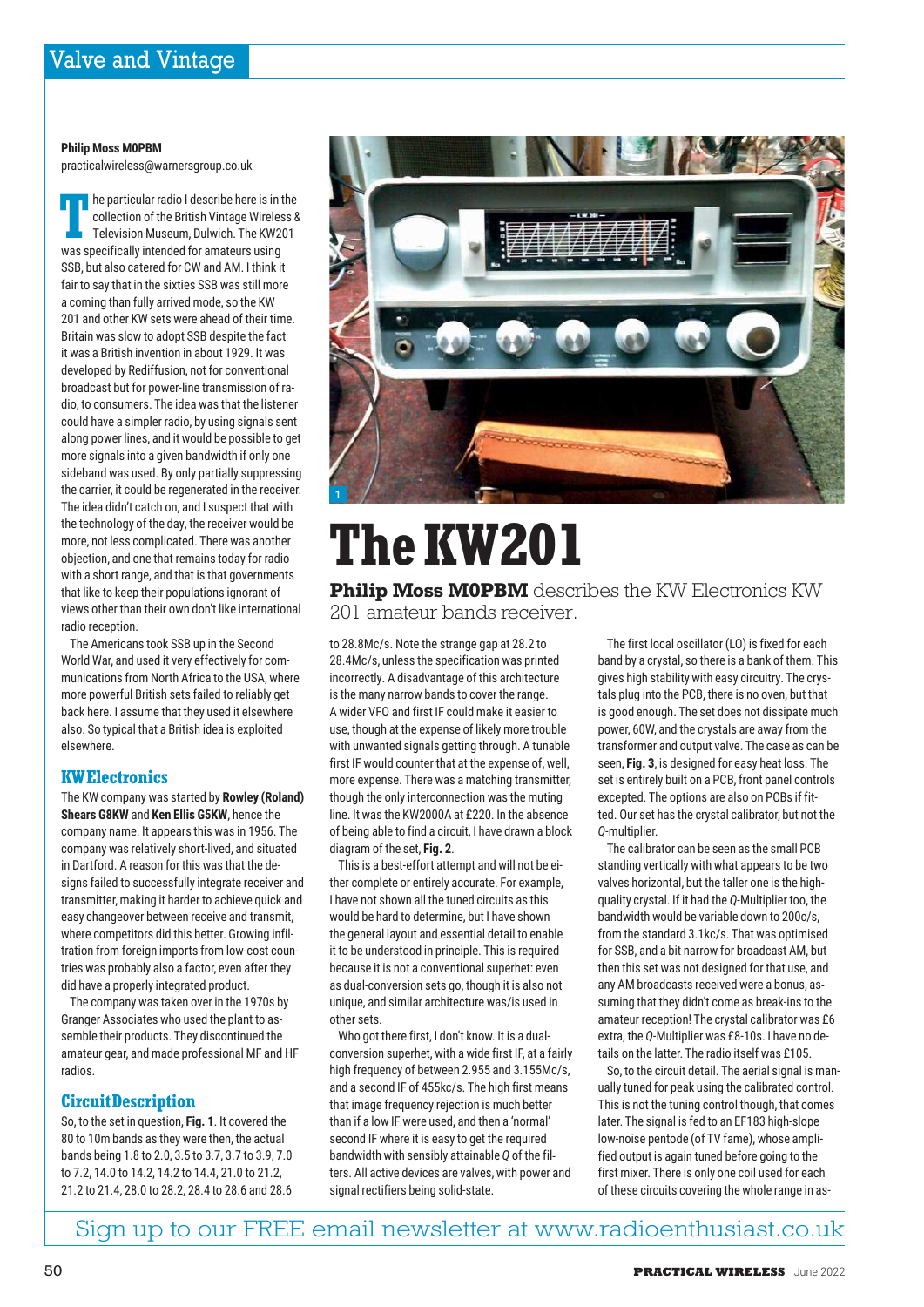

## **Fig. 1: The KW201. Fig. 2: Block diagram of the circuit. Fig. 3: Top view, note the perforations in the case for easy heat loss.**

sociation with the tuning capacitor. Tuning is attained by first selecting the band, which selects the crystal for the first LO, then tuning the required frequency with the VFO within its 200kc/s range. This comprises a 6U8 (ECF82), with a pentode oscillator and triode buffer. The VFO was imported from Italian manufacturer Geloso, who are thought to have influenced the design of the radio.

Here I note that all but two valves are given their American style numbers, despite this being a UK set, using UK or European valves. I have added the familiar numbers in brackets after the original numbers. The first mixer is a 6BE6 (EK90) heptode. The crystal oscillator is a 6AM6 (EF91, Z77). This is the 'straight' version of the 6BA6 (EF93) variable-mu pentode. Again, the EF91 is of TV fame. The output from the first mixer goes to the second mixer, again a 6BE6. Its output goes to a mechanical filter at 455kc/s, which has a bandwidth of 3.1kc/s at –6dB and 6kc/s at –60dB, then to two stages of amplification by 6BA6s. Thereafter depending on mode chosen, it either goes to a diode for AM reception, or a product detector in the form of a 12AX7 (ECC83), where it is mixed with another crystal-controlled oscillator, whose frequency is either above or below the IF to give either USB or LSB, whichever is selected. These can be seen on the right-hand side of the

PCB, with the 12AT7 between them, and they are of the very high-quality glass-encapsulated type on B7G bases. Two crystals are needed for this as a single crystal cannot be 'pulled' far enough to cover both frequencies. The valve is a 12AT7 (ECC81). CW can be received on either a CIO (carrier insertion oscillator) or BFO (beat frequency oscillator) – really the same thing, except while a 'sniff' of BFO is all that is needed, for SSB reception without severe distortion, a very much higher level is needed. Ideally there would have been a very narrow filter for CW reception, but there is no dedicated filter in this design.

The designer was very keen to ensure you knew which sideband you were on, hence the two rather large, rectangular illuminated signs at the upper right-hand side of the front panel. In either green or red suggesting either go or stop, or safe or danger! Whichever demodulated/detected signal is chosen, it is then fed to an ECL82 triode-pentode audio pre- and power amp, then to an internal 2.5Ω speaker. A headphone socket intended for lowimpedance 'cans is provided, which cuts off the speaker.

The S-meter is calibrated for 50µV at S9, and is driven by a 12AX7 (ECC83), which seems rather elaborate for the purpose. As there is only one 12AX7, only half is used for the product detector. Not on the list of valves in the manual is the OA2 voltage stabiliser, which is only used for the supply to the VFO. You might have thought that the same supply would be used for all the oscillators. The magnet for the speaker is just visible about in line with it, poking through the metalwork on the right-hand side.

# **Work**

There were only two problems to get this set running. One was due to the failure of the manufacturer to mark connectors. The other was rather more awkward. The set was generally in good condition, and after having its face washed looked very respectable. But it was completely silent. Nothing. Suspicious. No smoke and heaters on, and HT was found. Also, a suspicious number of places had high negative volts on. I suspected that two very small sockets on the rear were mutes, but just shorting together two unknown sockets, one with this high (~50V) voltage and earth, seemed risky, I didn't want to be the cause of smoke… I used a 1kΩ resistor. The set came to life so I permanently wired the sockets together.

The higher ranges when peaked seemed too sensitive and too many signals, leading me to the correct conclusion that the RF amplifier was oscillating. Inspection revealed nothing. If there were 'stickys' as I call the old waxed-paper capacitors, I would suspect them and change them as a matter of course, but this is too new for them, and the decouplers were ceramic disc, generally very reliable. Soldering looked fine. The solution turned out to be to replace the 10Ω anode-stopper, which by the way had already more than doubled in value, to 100Ω. Problem solved. Not entirely satisfac-

# Read more radio news and reviews at www.radioenthusiast.co.uk/news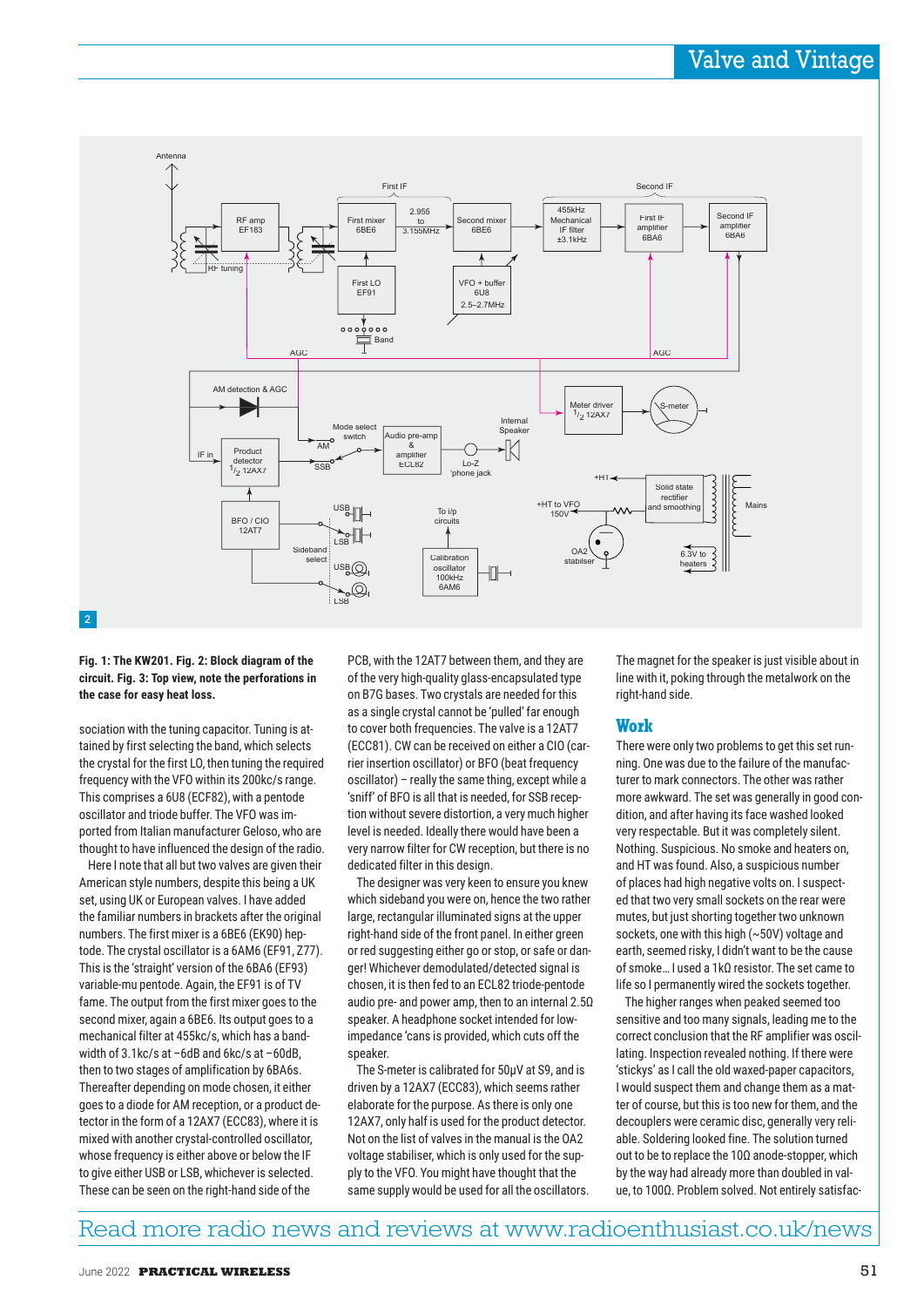# Valve and Vintage



tory as I did not find the cause of the problem, but that could involve replacing a lot of components before finding a solution.

Although this set seemed lively enough, I have discovered that there is a potential future fault according to **Steve Shorey's** website (see Acknowledgements). That is the Kokusai mechanical filter is lined with foam rubber, which disintegrates into sticky goo, and causes the filter to increase its attenuation. It should not exceed 12dB. That seems a high value anyway. A crystal lattice filter would have an insertion loss more like 2dB.

This is a nice compact set, and for a short-wave listener with ideas of getting licensed, who wants to get the hang of how amateurs operate, on analogue signals that is, it is quite attractive if the price isn't too high. As a collectors' item, it is also an attractive set. It is quite complicated to understand for a beginner though, not being a simple superhet design. The performance seems very good: 1µV for 20dB signal-to-noise on all bands. The conditions are not stated, but I assume as it is specifically for SSB, that is the mode concerned.

# **Acknowledgements**

I would like to acknowledge the following sources, which enabled me to write this article:

**• James Sawle MD0MDI**, whose website (below) has the handbook to the set, regrettably without the circuit, despite listing all the components etc. It appears to be complete though.

# **www.md0mdi.im**

**•** The Radiomuseum website (below) has shortform information on the set and thousands of others! A very interesting site.

### **www.radiomuseum.org**

**•** An advert for the set appeared among other dates in *Short Wave Magazine* in a 1967 copy. This was found at:

**https://tinyurl.com/munhm9f8**

**•** The site of Steve Shorey has many KW sets displayed with comments. Also, a history of the company and other content: I have found this very useful, and the site is a good read. **G3ZPS.com**

The BVW&TM is in Dulwich: **www.bvwtm.org.uk PW**

# Radio News **CADETRADIO EXERCISE BLUE HAM 22-1:**



# **CAISTER MARCONI RADIO STATION CON-TACTS MORE THAN 160 AMATEURS IN 25**

**COUNTRIES:** Radio amateurs at Caister Lifeboat in Norfolk managed 162 contact in 25 different countries on Saturday 23 April when they took part in the annual International Marconi Day (IMD) event to mark the inventor's birthday. Using the call GB0CMS and a mixture of Morse code, telephony and data (FT8), contacts were made with other radio amateurs across the UK, Europe, the USA, Canada and Australia. Notable contacts were made with other IMD stations in Newhaven, East Sussex and Chelmsford – the home of Marconi's original factory. Other long-distance contacts were made with Ian VK3MO near Melbourne in Victoria, Australia and John VK6WC in Chidlow, Western Australia.

The Norfolk Amateur Radio Club (NARC) ran the all-day special event station at Caister Lifeboat to commemorate the village's original Marconi Wireless Station, which was established at Caister in 1900. The station was in a house in the High Street known as Pretoria Villa and its original purpose was to communicate with ships in the North Sea and the Cross Sands lightship.

The equipment used was 200W maximum from a Kenwood TS-480 (20m) and 100W maximum from an Icom IC-7300 (40m). Antennas were a W5GI dipole on 40m and G0KYA-designed monoband end-fed half-wave vertical for HF. The photo shows PW columnist Roger Cooke G3LDI operating the station.

**LUNCH ON THE AIR:** Radio amateurs in Staffordshire are invited to join Lunch on the Air, a new VHF net that will be held every Wednesday lunchtime, 12.30pm onwards, on 144.700MHz from 11 May 2022. Chaired from the county town of Stafford and launched by Daniel M7CFW, a member of Stafford and District ARS G3SBL, initial trial nets have been promising with a good uptake from amateurs, reaching most of the county at moderate power levels. Daniel says it's a friendly net aimed at those at home, working from home, caring from home or having lunch in the area who want to call in. Alternative frequency is 145.375MHz and web details are at:

**https://2mfm.uk**

Across the UK Cadet Stations came together and took part in Exercise Blue Ham over the weekend of 26/27 March 2022. Blue Ham is a radio communications Exercise on the 5MHz (Shared) Band. The exercise has been running for a number of years and was introduced to broaden the Cadet experience of radio operation and to reach out to radio amateurs who may be interested in joining the Cadet Organisations as Radio Instructors. During the exercise, Cadet Forces Adult Volunteers (CFAV) and Cadets operated HF radio stations contacting radio amateurs with the purpose of exchanging specific information during their QSOs. The Blue Ham Co-Ordinator issued 25 MRE callsigns for the Exercise. This included ten Cadet stations that had never participated in Exercise Blue Ham before. This time around it was great to see and hear many cadets back behind the microphone with plenty of excellent teamwork going on at the stations to handle at times the pile-ups of people calling them.

Conditions on Saturday morning were a bit quiet but did pick up greatly after 10am when they improved a great deal, which continued throughout the rest of the weekend. On both days all the assigned frequencies within the band showed some excellent Inter-G and many stations also managed to work out to the Baltic coasts.

There were again many contacts with Portable stations, which may have been down to the good weather conditions. It was also noted that Cadet operating procedures and prowords were used by amateur radio participants, which helps out immensely with the new Cadets operators who may have been first time users of HF equipment – thank you.

The online log page has listed some 1225 QSOs made by Cadet stations during the period of operation, which is a great result but showed slightly down on the last couple of Exercises, which were run through Covid lockdown. The log also showed many amateur callsigns that had been logged on previous Exercises plus quite a flurry of new callsigns who gave their support, time and patience, which again indicates how popular the exercise has become.

There were four Data capable stations on air using mainly OLIVIA 16/500 with some switching to BPSK31 when asked to by amateur operators. This attracted a number of amateurs with some new callsigns appearing for their first go at Data modes. During the Exercise Amateurs were contacted across the UK, Republic of Ireland, Sweden, Norway, Denmark, Netherlands,reaching Jersey in the south and the Shetland Islands in the north. The organisers would like to thank all of the Cadets, CFAVs and amateurs for their time and effort they put into exercise weekend. The next exercise is programmed for 11/12 June 2022 and the best place to find out more information is at: **https://tinyurl.com/ycx3rjpk**

Sign up to our FREE email newsletter at www.radioenthusiast.co.uk